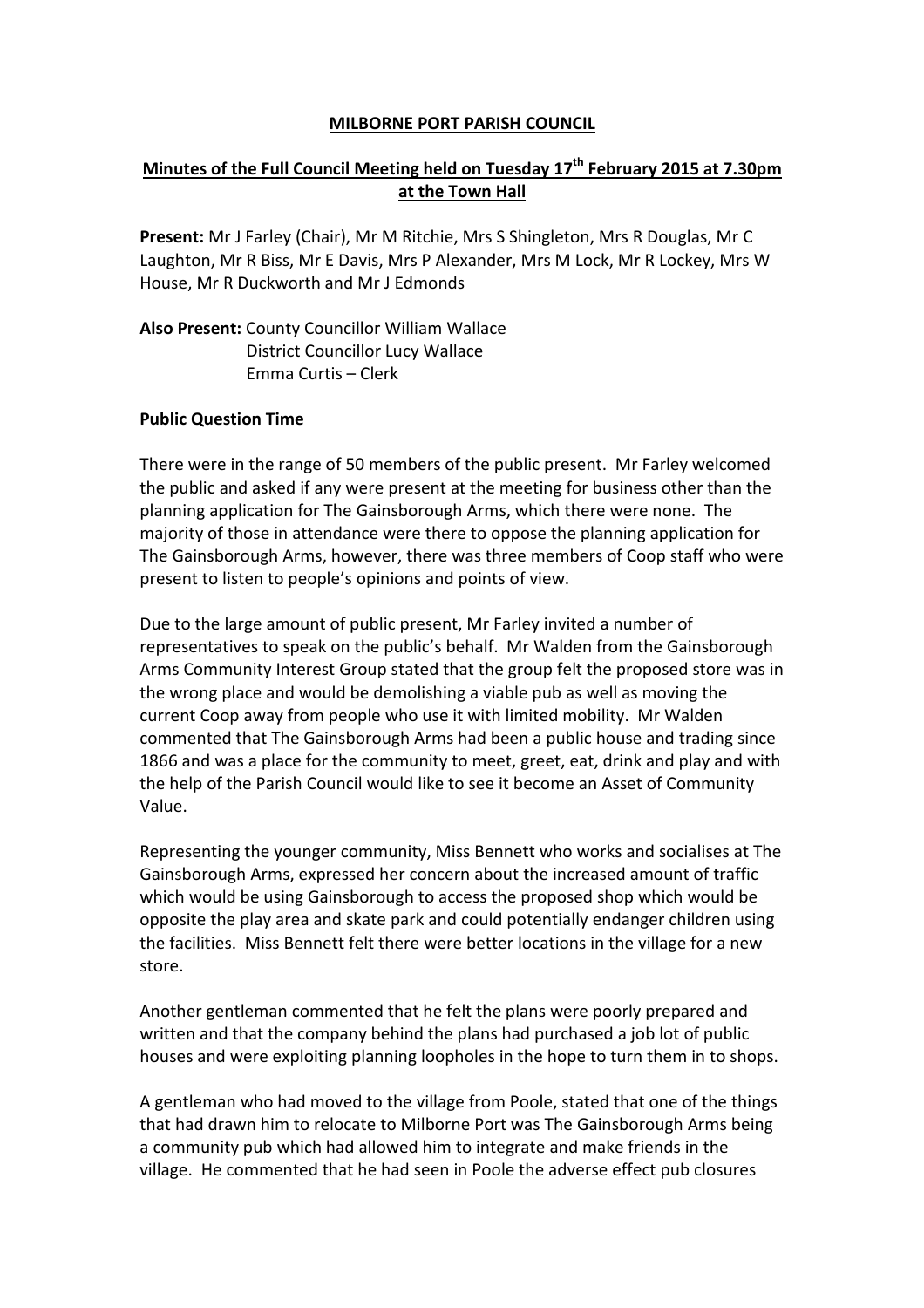could have on village life and that if the pub were to close, he would happily relocate and move away from Milborne Port.

A man questioned the planning documents as to whether they had really checked the village for a more viable site for a new store. He commented that an online and paper petition had been set up and at the current time had over 1000 signatures on it to save the pub.

A brief discussion took place regarding the possible loss of jobs if the store was to be granted.

One lady voiced her concerns about the potential loss of The Gainsborough Arms as an old building itself, regardless if it became a shop or not and feared that even if the plans were refused, the building could be lost.

Another gentleman who had lived in the village all his life mentioned that he thought South Somerset District Council and the Parish Council would let the entire village down if they let the pub go. Mr Duckworth asked Mr Farley to remind the public that the Parish Council were only consultees and not the planning authority who make decisions.

Another lady questioned whether members of the Parish Council had read all the comments on the SSDC planning website, and if they hadn't, urged them to do so.

Mrs Alexander concluded Public Question Time by asking the Clerk to write to farmers and Highways again about the large amount of mud on the roads along Golding's Lane and on the road to Charlton Horethorne.

## Receive reports from District Councillor Lucy Wallace, County Councillor William Wallace and PCSO Thelma Mead

District Councillor Lucy Wallace commented as the ward member had listened to all concerns regarding the planning application for The Gainsborough Arms and assured the public that she agreed with the majority and would support them and their views. Councillor Wallace commented that the public had made some great comments which potentially could make a massive difference on the outcome of the plans and that she would back them all the way especially if the plans are passed to the Area East Committee.

County Councillor William Wallace informed those present that if the plans were passed to the Area East Committee that he is a member of that committee and if there was enough disapproval any approved plans may be overturned. Councillor Wallace gave an example of where this had happened in Corton Denham.

PCSO Thelma Mead – The Clerk read a brief report from PCSO Thelma Mead.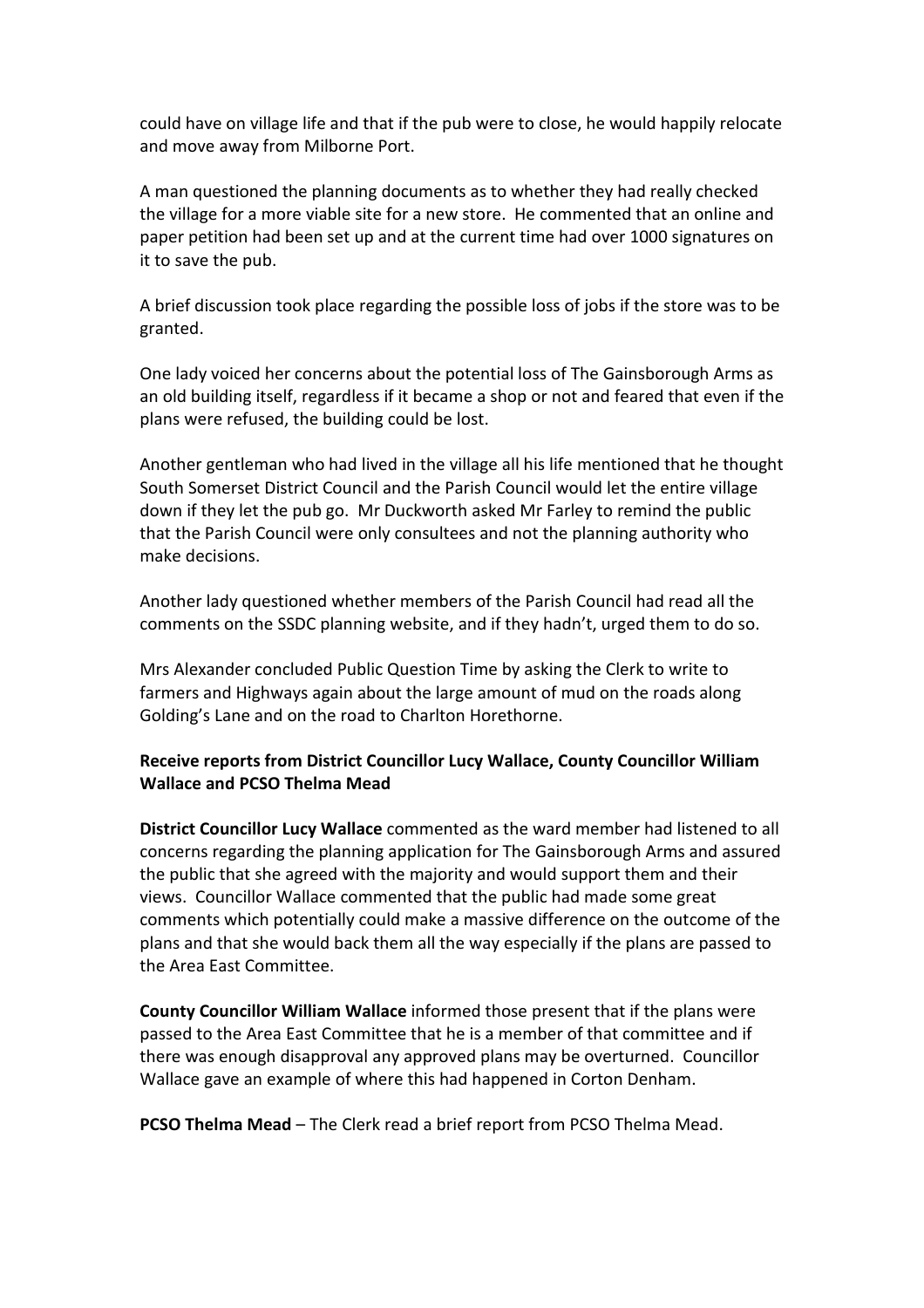- 1. Apologies for Absence: None received
- 2. Declarations of Interest: Mr R Duckworth, agenda item 4.1, lives very close to The Gainsborough Arms and Mr C Laughton, agenda item 4.1 and 4.2, Chairman of the Sports and Social Club and resident of Higher Kingsbury Close.
- 3. Minutes of the meeting held on Tuesday  $20<sup>th</sup>$  January 2015 were agreed and signed as a true and accurate record of the meeting. Mrs Alexander asked whether the Finance Committee had approved funding for a new bus shelter which Mr Farley confirmed and asked the Clerk to add to the next agenda.

Due to the large number of members of the public present in reference to The Gainsborough Arms, Mr Farley moved agenda item 6, Planning, to the forefront of the meeting.

## 4. Planning

### 4.1 The following Planning Application was considered:

15/00232/FUL Demolition of existing Class A4 public house and redevelopment of site to provide a Class A1 convenience store including ATM with dedicated external servicing, refuse and plant area, associated car parking, access and landscaping Garinsborough Arms, 74 Gainsborough Road

Mr Farley reiterated that Milborne Port Parish Council is not the planning authority and do not make planning decisions, it is South Somerset District Council who make all planning decisions and the Parish Council are only consultees and asked for the recommendations and opinions on any planning applications. Mr Ritchie gave information on the Asset of Community Value.

 The Parish Councillors undertook a thorough discussion of the proposed plans and a number of concerns were raised such as:

- The loss of a viable pub for eating and drinking
- The loss of yet another village facility
- The loss of a historical building in the village
- The location of the proposed new shop being in the wrong location in the village
- The access to the proposed new shop, particularly for deliveries, being inadequate
- The possibility that the property developer owners of The Gainsborough Arms would shut the pub and even if the Coop was not relocated there, the village could suffer the loss of both the pub and the shop.
- Planning approval for a new shop has already been granted for elsewhere in the village and still has 12-18 months left to run.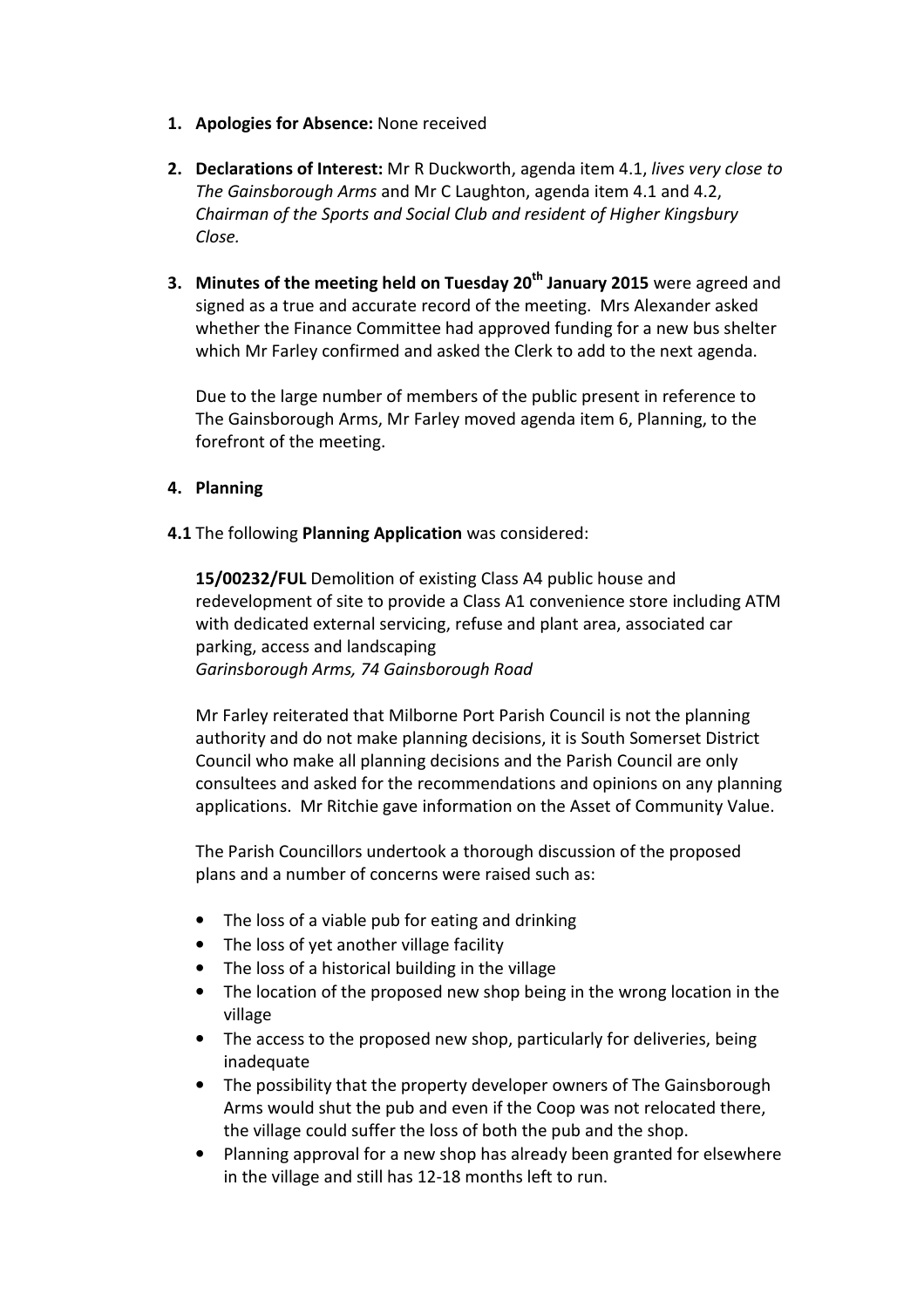It was agreed that the Parish Council would reply to SSDC as follows:

The Parish Council is opposed to the planning application for the following reasons:

- 50 or more members of the public attended the Parish Council meeting to oppose the plans with another 1000 having signed either a paper or online petition opposing the plans
- The Parish Council would like to see the pub stay open in the village as Milborne Port has already recently lost one pub.
- The location of the proposed shop is not ideal and the Parish Council would ask SSDC to go through a sequential process to see if there is a better site in the village.
- Clark House, at West Hill, already has planning approval for a new shop, and it is felt this would be a better location.
- The access to the site is not adequate.
- The proposed building is an eyesore and not in keeping with the area.
- The loss of an historical building from the village.

However, in the event the planning application is approved the Parish Council would like to see the access to the site moved and improved, and a better designed building in keeping with the area.

4.2 The following Planning Refusal was noted:

14/04927/OUT Revised outline planning application for 10 dwellings with all Matters reserved, except for means of access, layout and scale Land Off Higher Kingsbury

5. Proposed diversion of Footpath WN 17/5 and WN 17/8

This diversion was noted and the Parish Council made aware.

6. Tree's roots encroaching neighbouring garden from Springfield Recreation Ground

Mr Lockey informed the Council that a tree in the recreation ground was interfering with a neighbouring garden. The Clerk read the advice and response from Phil Poulton from SSDC but as the Football Club, Parish Council and Playing Fields Management Committee all wanted to see the tree be cut down, the Parish Council voted in favour to do so.

Action – Clerk to inform Handyman to cut down tree.